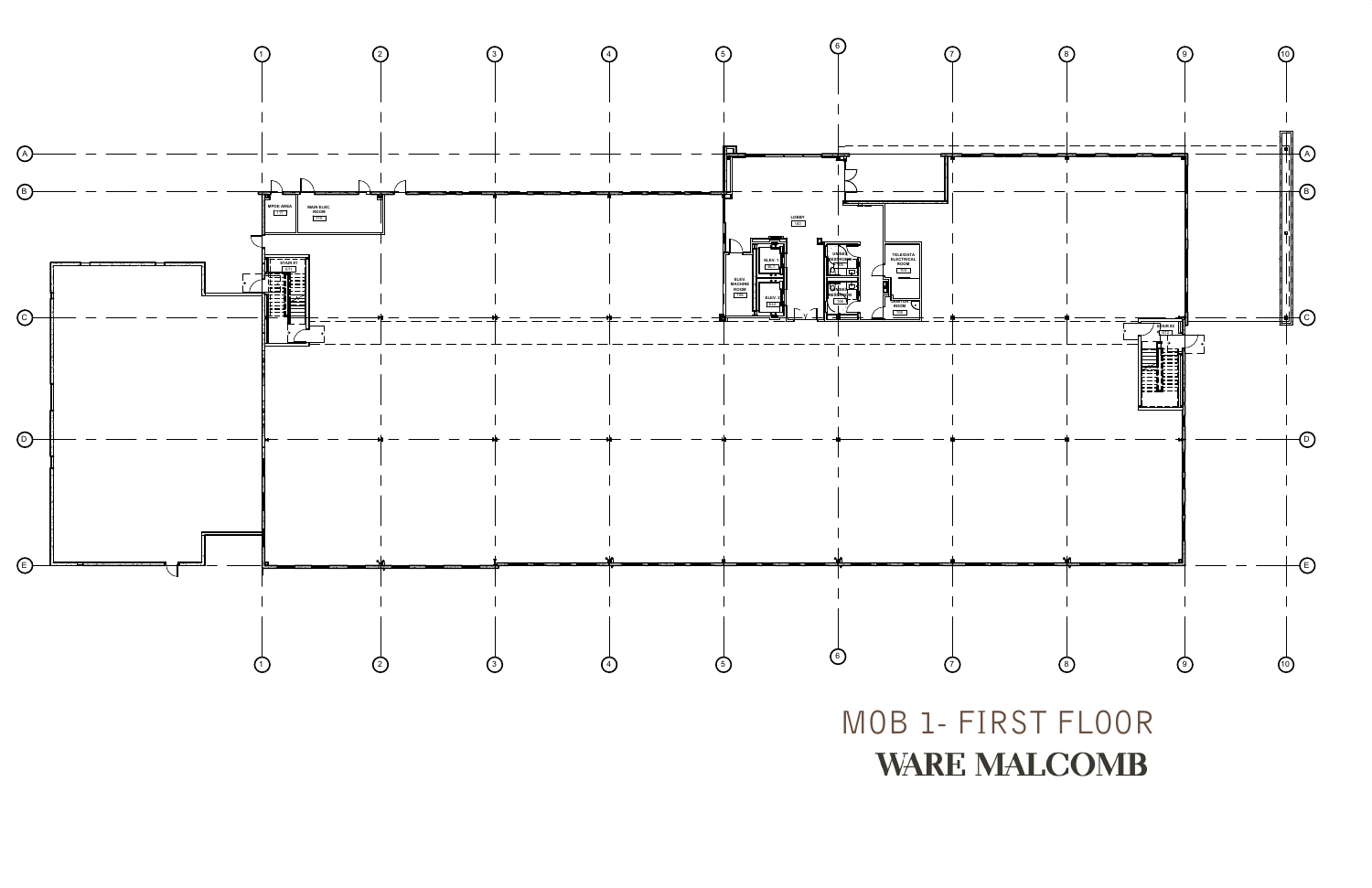

MOB 1- SECOND FLOOR

## **WARE MALCOMB**